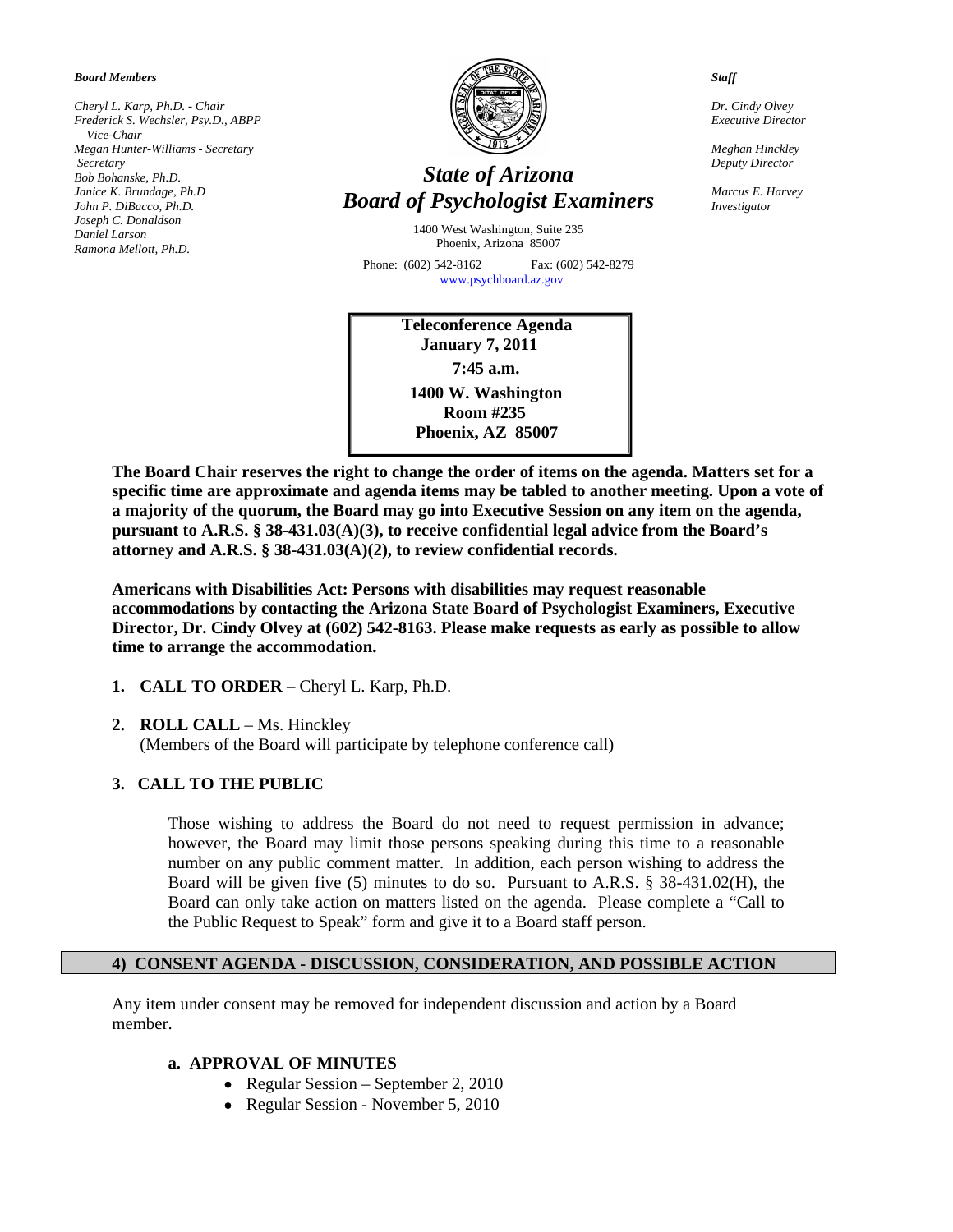### **b. DISCUSSION, CONSIDERATION, DECISION REGARDING PSYCHOLOGIST APPLICATIONS**

#### **REQUESTING APPROVAL TO TAKE EXAM**

 Deborah Pardee, Ph.D. Erin South, Psy.D.

### **REQUESTING APPROVAL OF EXAM & LICENSURE**

 Kuo-Yi Chung, Ph.D. Robert L. Coffman, Psy.D. Melissa Estavillo, Psy.D. Kim Feinstein, Psy.D. Richard Lovins, Ph.D. Myriam Sollman, Ph.D. Melissa J. Wood, Ph.D.

**REQUESTING APPROVAL OF LICENSURE BY WAIVER**

Richard McKee, Ph.D. Amanda Wood, Psy.D.

#### **REQUESTING APPROVAL OF LICENSURE BY CREDENTIAL**

Andrew Bernstein, Ph.D., CPQ Elizabeth Doak, Ph.D.., NRHSPP

### **c. DISCUSSION, CONSIDERATION, DECISION REGARDING BEHAVIOR ANALYST APPLICATIONS**

#### **REQUESTING LICENSURE BY CERTIFICATION**

 Robyn Castagnus, Ed.D., BCBA Christina Barosky, M.A., BCBA Andrea Davey, M.Ed., BCBA Bryan Davey, Ph.D., BCBA Lydia MacKay, M.A., BCBA Siri Ming, M.A., BCBA Henry J. Moore, M.A., BCBA

**REQUESTING LICENSURE BY EXPERIENCE** Emily Barba, M.S., BCBA Sara Kelley, MSW, BCBA

# **d. DISCUSSION, CONSIDERATION, DECISION REGARDING BEHAVIOR ANALYST APPLICATIONS FOR WHOM THE BEHAVIOR ANALYST CERTIFICATION BOARD INDICATED PASSED THE NATIONAL EXAM**

Bethany DeMore Chadd, M.A., BCBA Diana Marie Davis, M.Ed., BCBA Amanda Gisbert, M.S., BCBA Rachel McIntosh, M.A., BCBA

# **5. DISCUSSION, CONSIDERATION, AND POSSIBLE ACTION REGARDING DRAFT SUBSTANTIVE POLICY STATEMENT FOCUSING ON BEHAVIOR ANALYSIS RELATED**